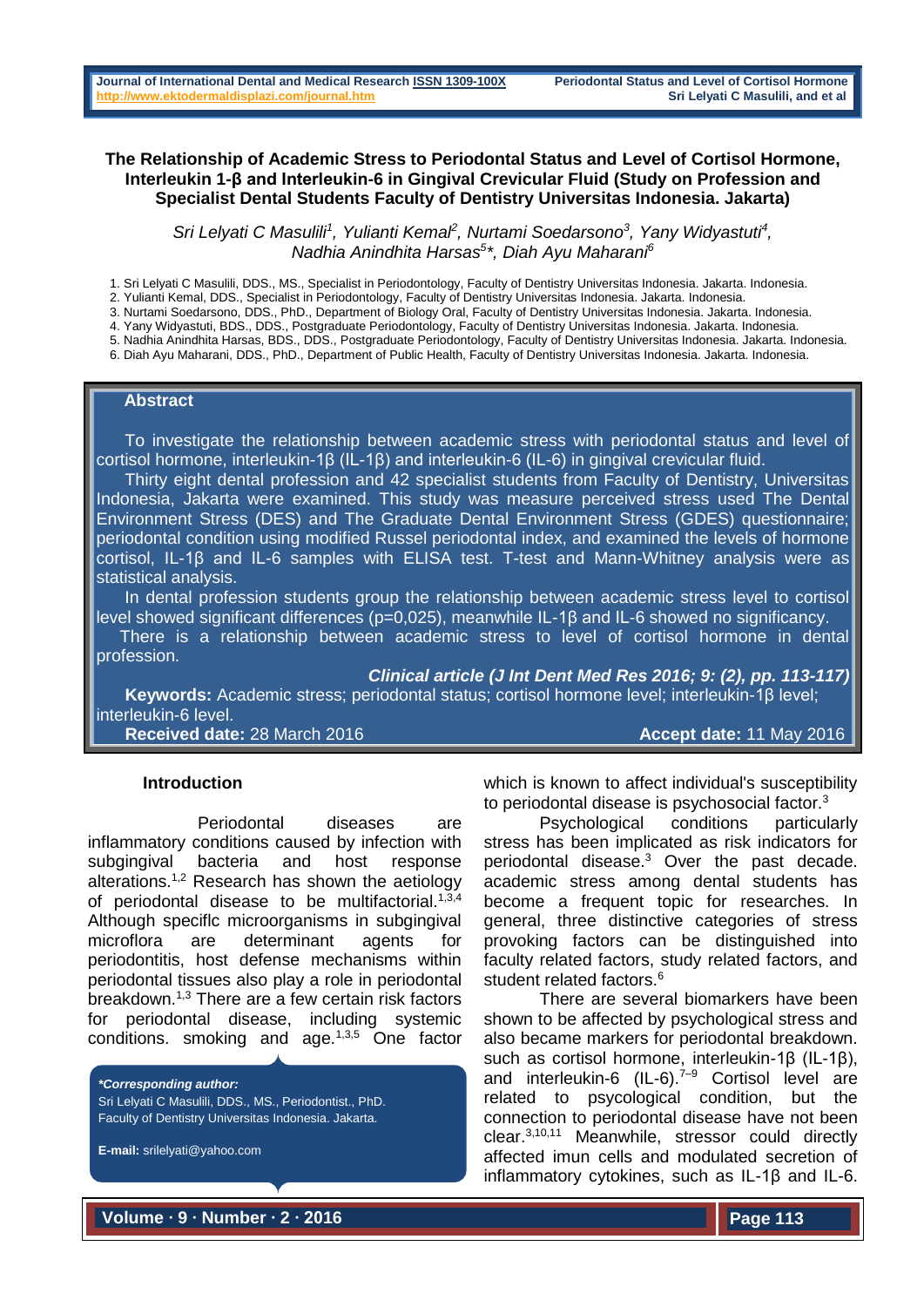Interleukin-1β is a key mediator in processes of the immune responses. $12,13$  Over production of IL-6 are associated with conditions related to age such as cardiovascular disease, osteoporosis, arthritis, type 2 diabetes mellitus, and periodontal disease.<sup>14</sup>

Therefore this study is aiming to investigate the relationship between academic stress to periodontal status and level of cortisol hormone, IL-1β and IL-6 in gingival crevicular fluid in dental profession and specialist students Faculty of Dentistry Universitas Indonesia.

# **Materials and methods**

# **Subjects**

Thirty eight dental profession students (all female; aged 20-24 years; first year and second year) and fourty two specialist dental subjects (all female, aged 25-50 years; 21 married and 21 unmarried) from faculty of dentistry, Universitas Indonesia participated in this study. They recruitment from consecutive sampling. Inclusion criteria was each subject minimum had twenty teeth not include wisdom tooth. The questionnaire about stress (Graduate Dental Environment Stress/GDES and Dental Environment stress/DES) and informed consent was filled by the subject.<sup>6,15</sup> Exclusion criteria applied either due to potential risks for the subjects such as students in menstruation periode and pregnancy, use of oral contraceptives or estrogen, systemic diseases (cardiovascular, neurologic disease, diabetes mellitus, adrenal disorder, disease of the immune system, psychiatric diseases etc), drugs consumption (antidepretion, analgetic, anticonvulsan, antihistamin, muscle relaxan), smoking, crowding and using orthodontic or dental appliances. None had received antibiotics during the previous 3 months.

### **Ethics**

This study was approved by ethics committee at Faculty of Dentistry, Universitas Indonesia, Jakarta. The subjects gave their informed consent to participate in the study.

# **Graduate Dental Environment Stress and Dental Environment Stress**

The GDES questionnaire asseses sources of stress associated with undergraduate course work and training in spesialist dental students.<sup>15</sup> The questionnaire was consist 32 item questions based on a four-point Likert scale,

with scores ranging from one (not stressful) to four (very stressful). The DES questionnaire asseses sources of stress associated with undergraduate course work and training in dental students.<sup>6</sup> The questionnaire was consist 37-item questions based on a four-point Likert scale, with scores ranging from one (not stressful) to four (very stressful). Criterion of academic stress were mild, moderate and severe.

# **Clinical assesment**

The periodontal status was assesed using Russel periodontal index. Score 0 showed no inflamation; 1 showed mild gingivitis with an overt area of inflammation in the free gingiva, but this area did not circumsribe the tooth; 2 showed gingivitis with inflammation completely circumscribed the tooth, but there was no apparent break in epithelial attachment; 6 showed gingivitis with pocket formation; 8 showed periodontitis with advanced destruction, mobility, positif in percussion.

# **Collection of gingival crevicular fluid**

Crevicular fluid was collected messiobuccal from teeth 16 to 26 and 46 to 36. Prior to crevicular fluid sampling the patients were using cheek retractor, the respective tooth was dried by isolation with cotton rolls and a gentle air stream. A paper point was inserted 1 mm into gingival crevice and remained there for 15 sec. The paper point then inserted into tube eppendorf with 500 µl Phosphate Buffer Saline and keeped in temperature -80° C. The protein in GCF was analized using Bradford method.

# **Cortisol, Interleukin-1β and Interleukin-6 ELISA assay**

Cortisol was measured with the sensitive AccuDiag Cortisol ELISA Kit (Diagnostic Automation/Cortez Diagnostics, Inc) in accordance with the manufacturer's instructions. Meanwhile, the assesment of interleukin-1β and interleukin-6 level in GCF was using ELISA assay (Komabiotech® ).

# **Statistical analysis**

Descriptive and bivariate methods were used for data presentation and analysis. Summary statistics (proportions, mean and standard deviation (SD) were used to summarize the responses to the GDES and DES items, as well as the participant's demographic information. The standard distribution was checked with the Shapiro–Wilk test. As it was normal distribution the analysis using independent T-test, but as not a case of normal distribution, the Mann–Whitney

**Volume ∙ 9 ∙ Number ∙ 2 ∙ 2016**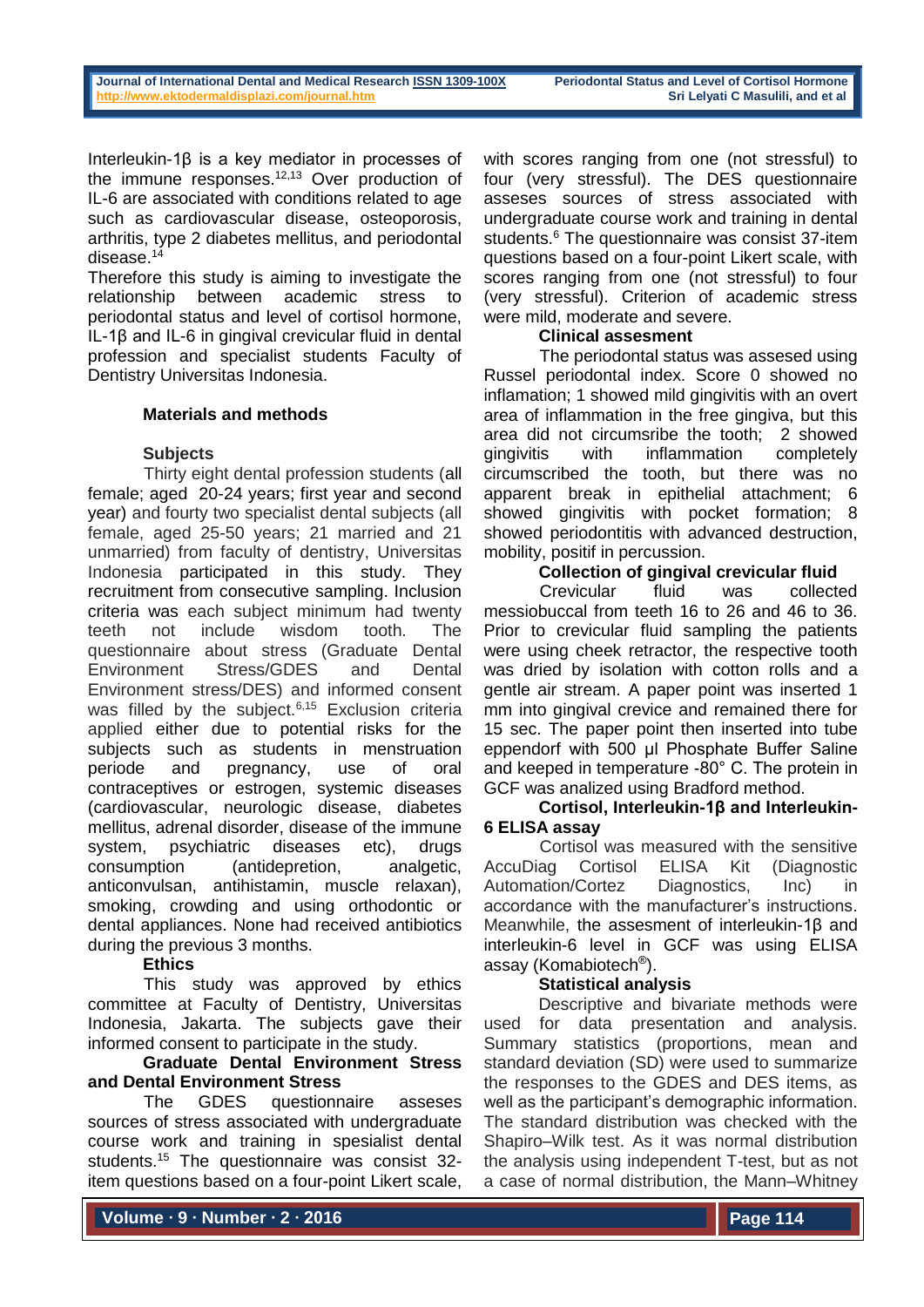test was used to compare cortisol, IL-1β and IL-6 levels in GCF, clinical parameters and level of stress between subjects.

### **Results**

This research was held from at Periodontia clinic, September-October 2013 at Dental Hospital of Faculty of Dentistry, Universitas Indonesia.

The distribution of academic stress in relation with dental students (profession and specialist) showed there are only mild and moderate stress level among them. The majority of moderate stress level shown in the second year group of profession students and married group of specialist students. (Tabel 1)

|                   |    | Academic Stress Score |                  |         |
|-------------------|----|-----------------------|------------------|---------|
| Dental            | Ν  | Mild<br>N(%)          | Moderate<br>N(%) | p value |
| Profession        | 38 |                       |                  | 0.358   |
| First year        |    | $7(18.4\%)$           | 11 (28.9%)       |         |
| Second year       |    | $5(13.2\%)$           | 15 (39.5%)       |         |
| <b>Spesialist</b> | 42 |                       |                  | 0.525   |
| Married           |    | 7 (16.7%)             | 14 (33.3%)       |         |
| Single            |    | $9(21.4\%)$           | 12 (28.6%)       |         |

Chi-Square Test; p < 0.05 = significant

**Table 1.** Distribution and Relation between Academic Stress and Dental Student.

The average DES score of dental profession students (81.21±14.43) were higher compared to GDES score of specialist students (64.07–15.56) (Tabel 2).

| Score              | N   | Mean $\pm$ SD     | Min - Max        |
|--------------------|-----|-------------------|------------------|
| DES.               | 38  | $81.21 \pm 14.43$ | $55.00 - 110.00$ |
| <b>GDES</b>        | 42  | $6407 - 1556$     | $37.00 - 96.00$  |
| - - - -<br>$- - -$ | . . | ---- - - - - - -  | .                |

\*DES : Dental Environment Stress; GDES: Graduate Dental Environment Stress **Table 2.** Distribution Mean, Standard Deviation, Minimum and Maximum Academic Stress Score of Dental Student.

Shapiro-Wilk test showed that in profession student, the relationship between IL-1β and stress level were normal, but not with the relationship between stress level and periodontal status, IL-6, and cortisol level. In specialist student, there were no normal distribution of periodontal status, IL-1β, IL-6, and cortisol level (Tabel 3)

| Dental Student            | p value           |                   |  |
|---------------------------|-------------------|-------------------|--|
|                           | Profession (N=38) | Spesialist (N=42) |  |
| <b>Periodontal Status</b> |                   |                   |  |
| <b>Mild Stress</b>        | $0.12*$           | 0.00              |  |
| Moderate Stress           | 0.024             | $0.16*$           |  |
|                           |                   |                   |  |
| Level IL-1 $\beta$        |                   |                   |  |
| <b>Mild Stress</b>        | $0.27*$           | 0.10              |  |
| Moderate Stress           | $0.12*$           | 0.00              |  |
| Level IL-6                |                   |                   |  |
| <b>Mild Stress</b>        | $0.17*$           | 0.03              |  |
| Moderate Stress           | 0.00              | $0.15*$           |  |
|                           |                   |                   |  |
| <b>Level Cortisol</b>     |                   |                   |  |
| <b>Mild Stress</b>        | 0.03              | 0.01              |  |
| Moderate Stress           | 0 01              | 0.00              |  |

 $0.01$ Moderate Stress Shapiro-Wilk test;  $*p > 0.05$  = normal distribution

**Table 3.** Normal Distribution of Periodontal Status, Level of Interleukin-1β, Interleukin-6 and Cortisol of Gingival Crevicular Fluid in Dental Student.

| <b>Dental Student</b>                        | Ν        | Level of GCF                           | p value  |
|----------------------------------------------|----------|----------------------------------------|----------|
|                                              |          | Mean±SD                                |          |
| <b>Profession</b>                            |          |                                        |          |
| Cortisol (ug/ml)                             |          |                                        | $0.025*$ |
| Mild Stress                                  | 12       | $1.15 \pm 0.17$                        |          |
| Moderate Stress                              | 26       | $1.24 \pm 0.14$                        |          |
|                                              |          |                                        |          |
| IL-1 $\beta$ (pg/ml)                         |          |                                        | 0.956    |
| Mild Stress<br><b>Moderate Stress</b>        | 12<br>26 | $70.69 \pm 27.85$<br>$70.11 \pm 31.00$ |          |
|                                              |          |                                        |          |
|                                              |          |                                        |          |
| $IL-6$ (pg/ml)<br><b>Mild Stress</b>         | 12       | $-4.30 \pm 14.91$                      | 0.621    |
| <b>Moderate Stress</b>                       | 26       | $-0.52 \pm 24.11$                      |          |
| <b>Spesialist</b>                            |          |                                        |          |
|                                              |          |                                        |          |
| Cortisol (ug/ml)                             |          |                                        | 0.41     |
| <b>Mild Stress</b><br><b>Moderate Stress</b> | 16<br>26 | $0.58 \pm 0.26$<br>$0.51 \pm 0.23$     |          |
|                                              |          |                                        |          |
| $IL-1\beta$ (pg/ml)                          |          |                                        | 0.92     |
| <b>Mild Stress</b>                           | 16       | $14.38 \pm 13.82$                      |          |
| <b>Moderate Stress</b>                       | 26       | $14.23 \pm 55.53$                      |          |
|                                              |          |                                        |          |
| $IL-6$ (pg/ml)                               |          |                                        | 0.36     |
| <b>Mild Stress</b>                           | 16       | $-26.44 \pm 12.40$                     |          |
| <b>Moderate Stress</b>                       | 26       | $-23.36 \pm 14.36$                     |          |

\*Independent T-Test: \*\*Mann-Whitney Test: p<0.05 significant

**Table 4.** Distribution and Significancy Association between Stress Academic Condition of Dental Student With Level of Cortisol Hormon, Interleukin-1 Β, and Interleukin-6 of Gingival Crevicular Fluid.

The relationship level of IL-18 to academic stres level was analyzed using independent Ttest showed there were no significant relation

**Volume ∙ 9 ∙ Number ∙ 2 ∙ 2016**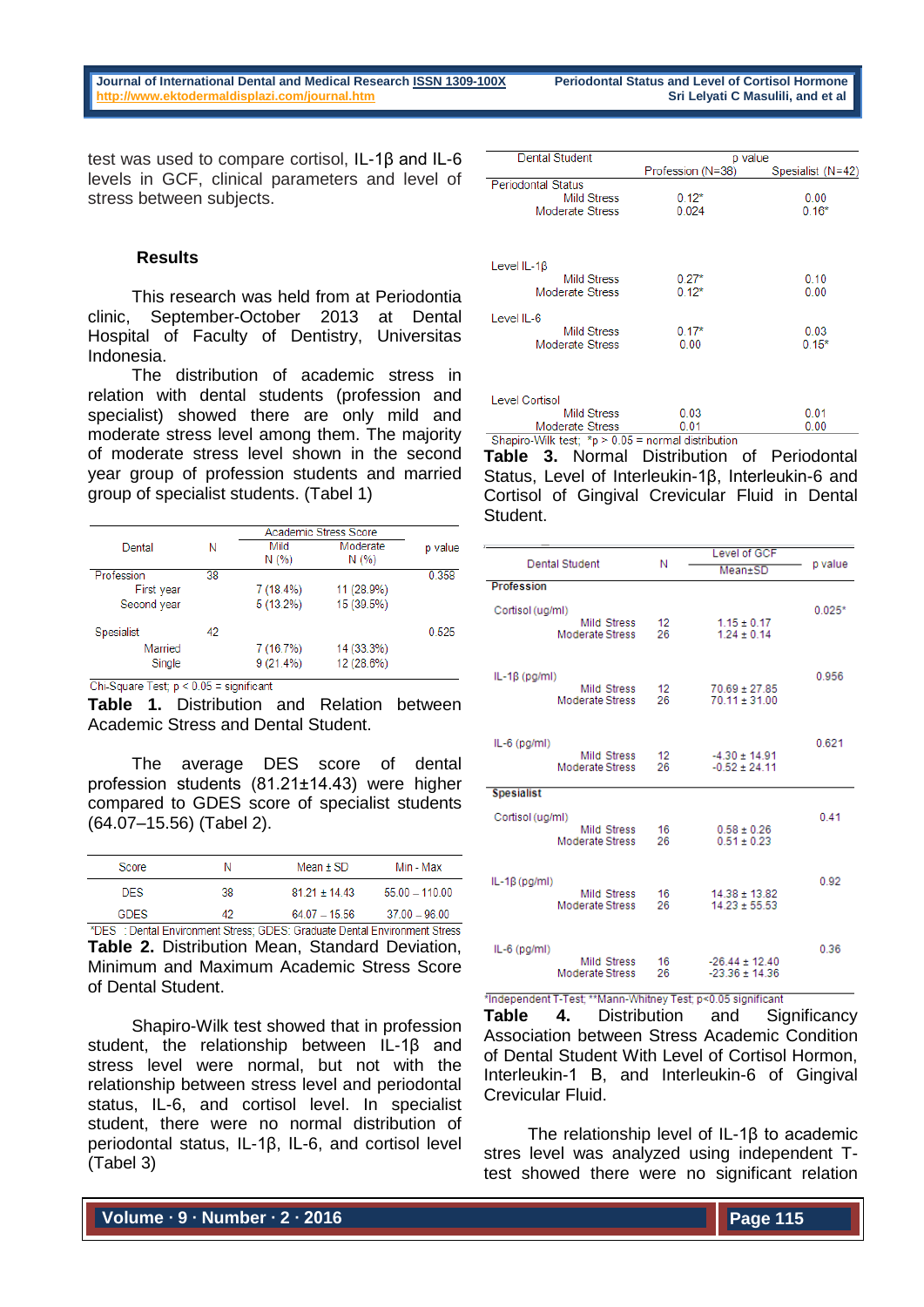between academic stress level (light and moderate stress) with the level of IL-1β (p=0,956). The relationship between acedemic stress with periodontal status, IL-6 and cortisol level in dental profession student was tested using non parametric test, Mann Whitney. There were no significant relationship between academic stress and periodontal status in dental profession student (p=0,479). This result also showed in the relationship between academic stress and IL-6 level in dental profession student, which were no significant level differences (p=0,621). Meanwhile, the test on the relationship of academic stress with cortisol level in dental profession student showed a significancy, because p value was 0,025.

The relationship between periodontal status, IL-1β, IL-6, and cortisol level with academic stress level in specialist dental student, were tested using Mann-Whitney, and showed no significant differences on each groups. (Tabel 4).

# **Discussion**

The present study showed that prevalence of academic stress in dental profession student higher than spesialist dental student. Although, no significant different after statistical analysis. There is no recent studies that comparing both groups.

The relationship between periodontal status with academic stress showed no significant differences, both in dental profession and specialist students. Mahendra et al. stated that stress can be a periodontal disease risk factor, due to the change of behavioural habit to maintain oral hygiene.<sup>16</sup> Kuswhandani also concluded that there was a significant differences between academic stress level with bleeding on probing index.<sup>17</sup> But, Klages et al., stated that Silva et al. can not found a relationship between stress in daily life with dental plaque.<sup>18</sup>

This study showed no significancy differences on IL-1β level between mild and moderate stress in profession and specialist dental student. This result similar with Johannsen et al. observed that there was no significant differences on IL-β level on 20 dental hygienist at exam and non exam periode.<sup>19</sup> This result similar with Dugue et al. that can not found the correlation between stress and IL-1β in human.<sup>20</sup> Meanwhile, Deinzer showed there was an increase on IL-1β in stress condition, with a

significant differences when compared with no stress condition.<sup>21</sup> The relationship between academic stress with IL-6 level, in both profession and specialist dental students showed no significant differences. Mengel et al. also did not find correlation between immunologies mediator such as IL-1 beta and IL-6 with stress.<sup>22</sup> But, Johannsen et al. found that there were significant differences of IL-6 level on depressed women<sup>23</sup>

The relationship between cortisol hormone and stress level on profession dental student was analized using Mann-Whitney test. This test showed that there was a significant differences. According to Deinzer (1992), stress condition can increase cortisol hormone level.<sup>10</sup> This result did not showed in specialist student group. Several studies also stated that there were no correlation between cortisol level and psychological stress.22,24,25

# **Conclusions**

There is a relationship between academis stress to the level of cortisol hormone in dental profession in faculty of dentistry Universitas Indonesia.

### **Acknowledgements**

This study was supported by Riset Hibah Madya 2013 DRPM Universitas Indonesia. Jakarta. Indonesia.

### **Declaration of Interest**

The authors report no conflict of interest and the article is not funded or supported by any research grant.

### **References**

- 1. Raja S, Joshi V, Shirahatti R, Byakod G, Kanteshwari IK, Babu N. "Is the Periodontium an Index of Your Mind? A Crossectional Study to Evaluate the Relationship between Life Events and Periodontitis. Int J Clin Dent. 2012;5(1):39-48.
- 2. Chaudhari AU, Byakod GN, Waghmare PF, Karhadkar VM. Correlation of levels of Interleukin-1? In Gingival Crevicular Fluid to the Clinical Parameters of Chronic Periodontitis. J Contemp Dent Pract. 2011;12(1):52-59. doi:10.5005/jp-journals-10024-1010.
- 3. Mukherji A, Chitnis P. Stress-The Enemy Within: A Clinical Study to Evaluate the Relationship between Stress and Periodontium Amongst the Recruits of Central Paramilitary Force. Int J Clin Dent. 2010;3(3):201-209.
- 4. Akhter R, Hannan MA, Okhubo R, Morita M. Relationship between Stress and Factor and Periodontal Disease in A Rural Area Population in Japan. Eur J Med Res. 2005;10:352-357.

**Volume ∙ 9 ∙ Number ∙ 2 ∙ 2016**